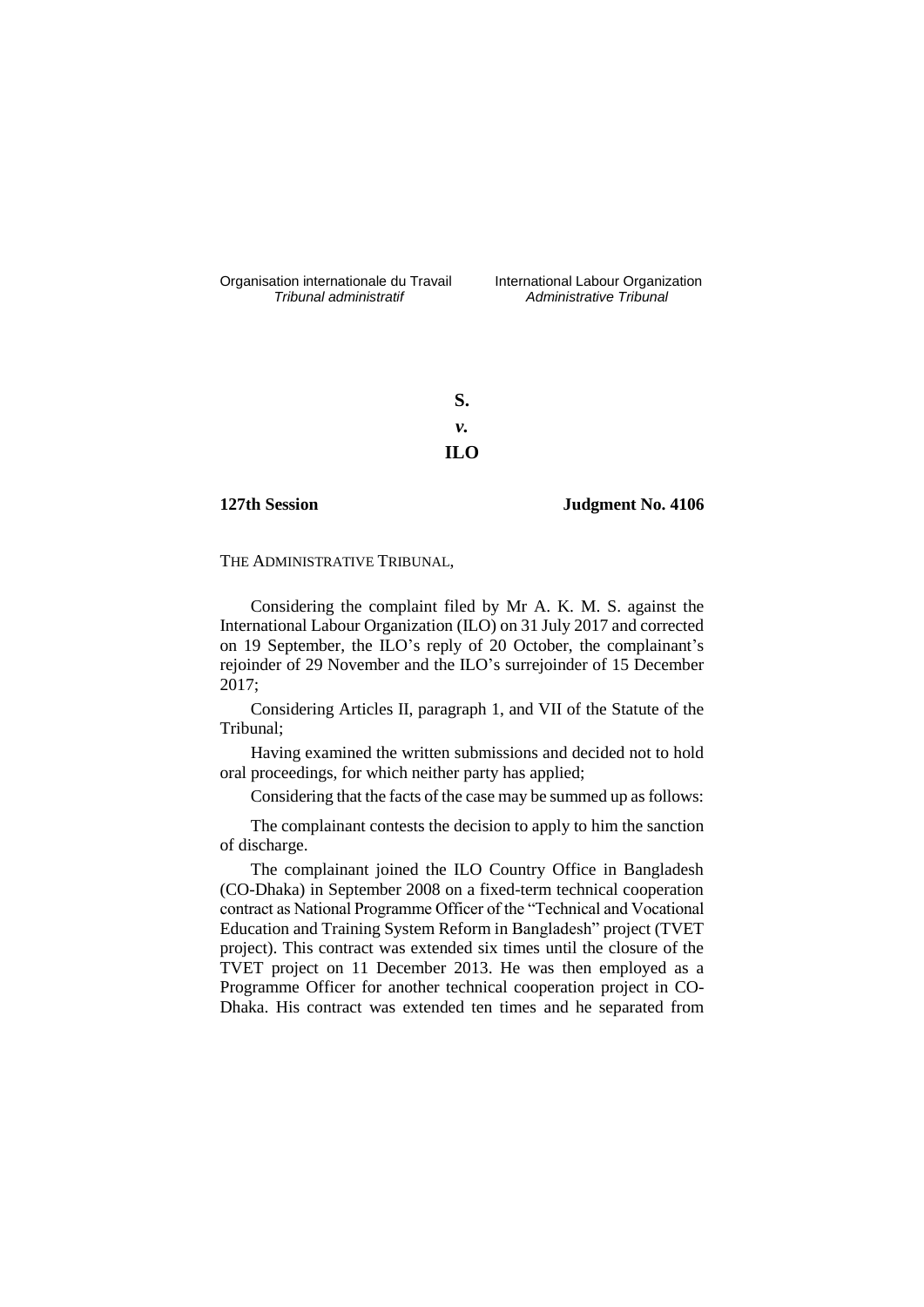service on 30 June 2017 further to the Director-General's decision to apply to him the sanction of discharge.

In the period between February and June 2015 the Office of Internal Audit and Oversight (IAO) carried out an investigation into a whistleblower's allegations of misconduct against the complainant. According to these allegations, the complainant had: (1) drafted on behalf of a Bangladeshi agro-processors' association a project proposal for submission to the European Union (EU) Grant Scheme and had been paid a high fee for this – part of the money had allegedly been paid to his spouse's bank account; (2) submitted two project proposals to that association whereby he would be paid to provide training; and (3) forged the signature of the Director of CO-Dhaka in a Memorandum establishing a company. In the context of the investigation, the complainant was interviewed on 30 April 2015 and he was subsequently provided with a non-verbatim record of the interview for his review. He made some modifications to the text and he added statements which the IAO contested.

The Investigation Report, which was submitted to the Director-General and the Treasurer and Financial Comptroller in June 2015, concluded that the first two allegations were substantiated. The third allegation was not found to be substantiated.

The Director-General endorsed the Investigation Report and the matter was referred to the Human Resources Development Department (HRD), which proposed the imposition of the sanction of discharge pursuant to Article 12.8 of the Staff Regulations. The Director-General decided to accept HRD's proposal and, by a memorandum of 17 July 2015, the Director of HRD informed the Director of CO-Dhaka of the Director-General's decision to implement the sanction of discharge and requested him to properly notify the complainant thereof. By a letter of the same day, the Director of CO-Dhaka communicated in duplicate to the complainant the Director-General's decision to propose the sanction of discharge against him. Referring to the findings of the Investigation Report, the Director of CO-Dhaka indicated that there was a conflict of interest between the outside activities in which the complainant had engaged and his position in CO-Dhaka, and that the seriousness of his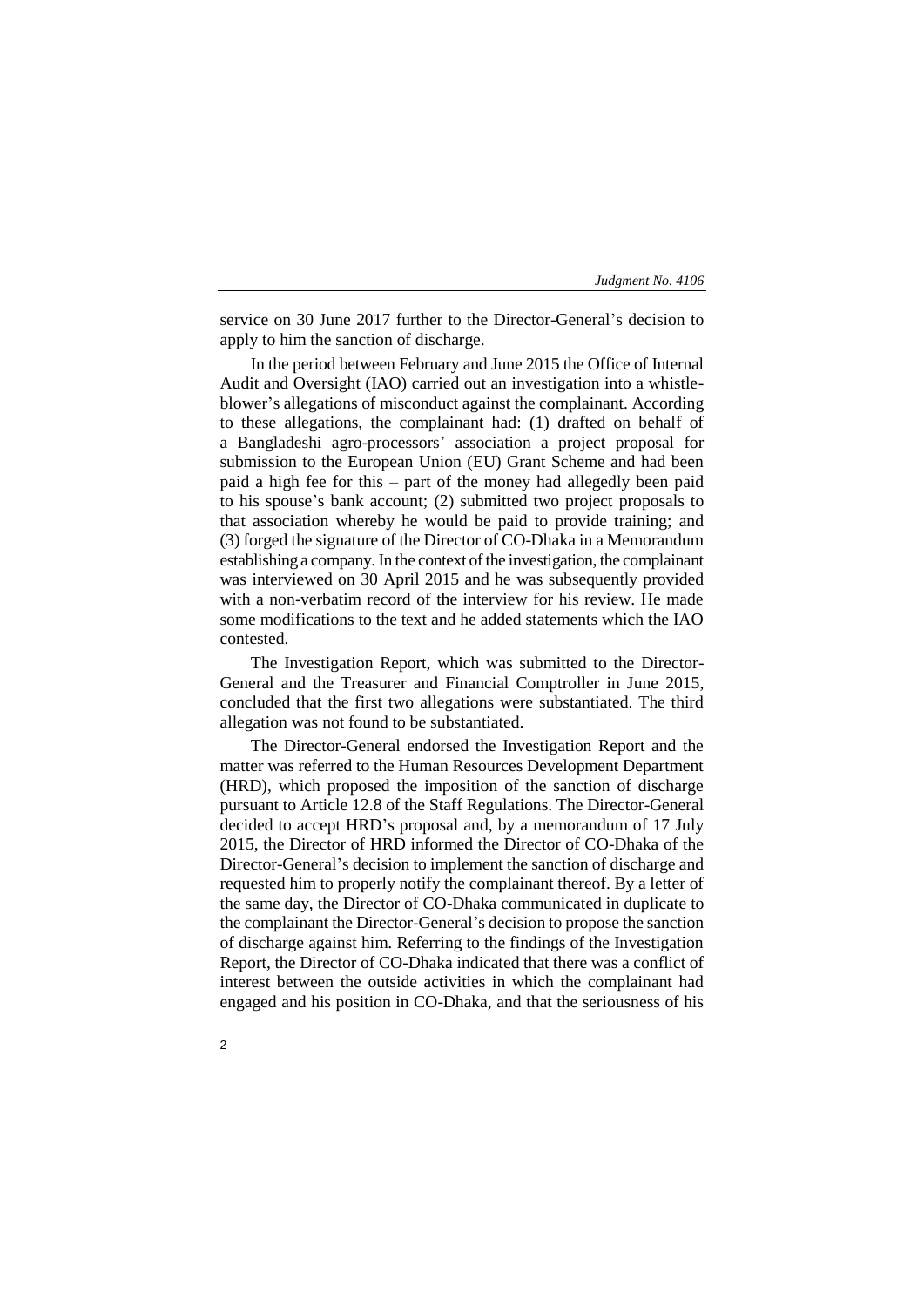actions was compounded by the fact that the proposal he had submitted to the EU on behalf of the agro-processors' association was contrary to the ILO's strategy in the relevant area. The Director of CO-Dhaka asked the complainant to initial and return one copy of the proposal within eight days of its receipt, adding to it any observations he wished to make on the proposed sanction. The complainant provided his observations in a letter dated 1 August 2015.

On 25 August 2015 the complainant submitted a grievance to the Joint Advisory Appeals Board (JAAB) requesting, inter alia, the withdrawal of the proposed sanction of discharge, and a review of his workplace situation at the material time, in particular his job insecurity and the harassment by his supervisor. The JAAB issued its report on 16 March 2017. Although it unanimously found the complainant's actions to be in breach of the Staff Regulations and other applicable rules, two of its members considered that the sanction of discharge was out of proportion to the gravity of his acts. One member of the JAAB, nevertheless, considered that the complainant's misconduct warranted the proposed sanction. The JAAB also noted that the absence in the ILO Staff Regulations of an intermediate sanction between censure and discharge rendered it difficult to apply duly proportionate sanctions and it urged the Administration to adopt a broader range of sanctions. By a letter of 3 May 2017, the complainant was informed that the Director-General had determined that the sanction of discharge was entirely proportionate to the gravity of his proven misconduct. That is the impugned decision.

The complainant asks that the impugned decision be set aside, that he be reinstated with retroactive effect from the date of expiry of his last contract and that he be paid all salary, emoluments and allowances, together with interest, from that date. Subsidiarily, in the event that his reinstatement is not possible, he asks that he be properly compensated for the material damages he suffered, including the loss of future income. He also claims moral damages and costs. He asks the Tribunal to order any other relevant corrective measures.

The ILO asks the Tribunal to dismiss the complaint as partly irreceivable and, in any event, as entirely devoid of merit.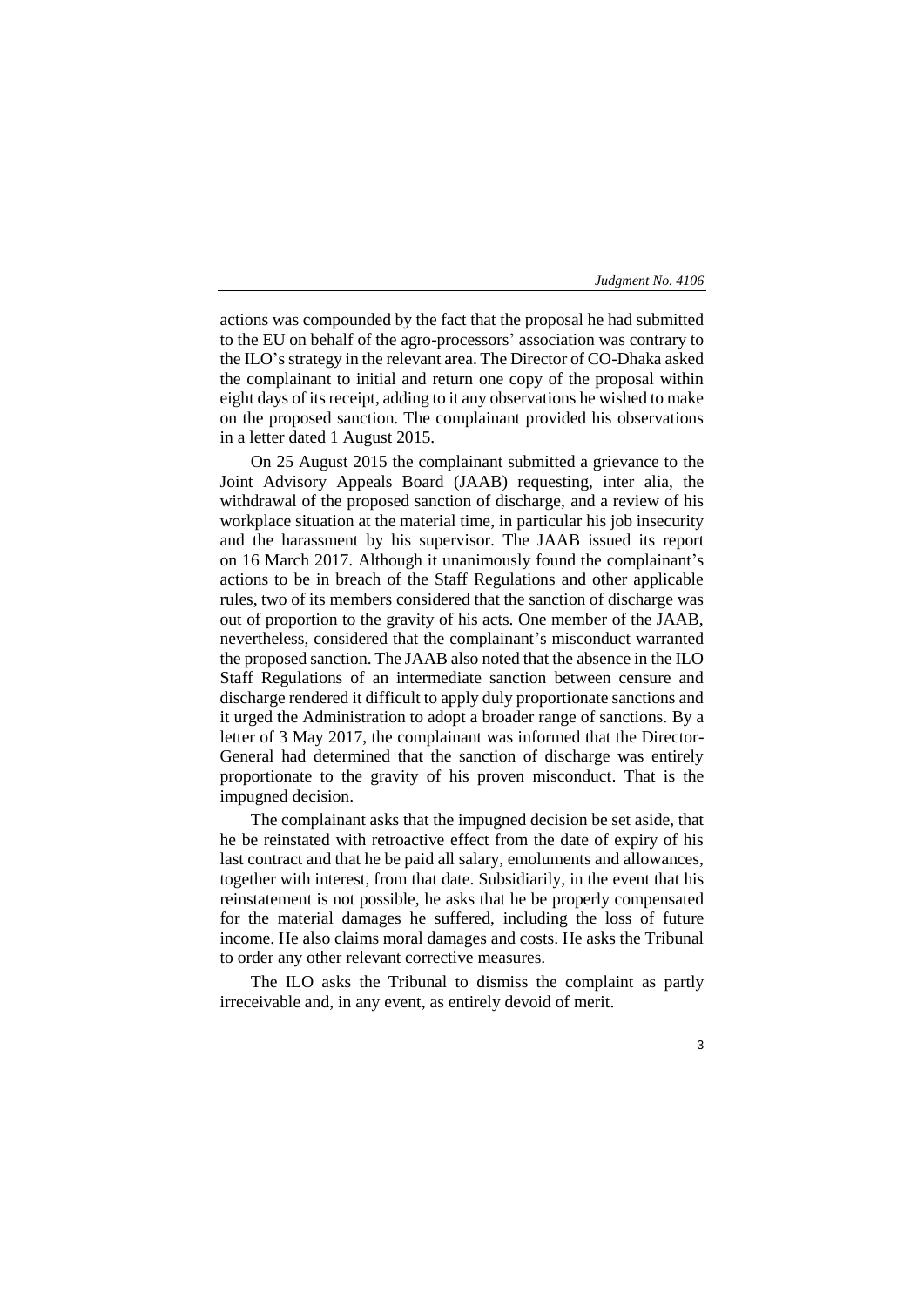# CONSIDERATIONS

1. The complainant impugns the Director-General's 3 May 2017 decision to maintain the sanction of discharge applied to him on 17 July 2015 in accordance with Article 12.8, paragraph 1, of the Staff Regulations.

2. The complainant asks the Tribunal to set aside the impugned decision and to order his reinstatement with retroactive effect together with the payment of all salary, emoluments and allowances, plus interest, from the date of expiry of his last contract; subsidiarily, if reinstatement is not possible, to order the payment of material damages, including for the loss of future income, to award him moral damages in the amount of 20,000 Swiss francs and costs, and to order any other relevant corrective measures.

3. On 2 February 2015 allegations of misconduct against the complainant were made by a whistleblower to the Chief Internal Auditor. An investigation was conducted by the IAO, which resulted in an Investigation Report submitted to the Director-General on 9 June 2015, in which it was found that two of the three allegations had been substantiated and that the complainant had "admitted to receiving money for carrying out outside activities on one occasion, and for trying to obtain additional work by preparing project proposals, without requesting the approval of ILO management, on a further two occasions". In the Investigation Report, the IAO stated that it had also found that the complainant had used materials (including copyrighted materials) belonging to the ILO without "prior approval from ILO management to use these materials to allow him to conduct these proposals for outside activities." It also noted that, according to an official of the project where the complainant worked, the proposal prepared by the complainant was "contrary to ILO's strategy in this area". Under the heading "Investigative Conclusions", it indicated, inter alia: "[b]ased on the free admissions of guilt made by [the complainant] above, IAO concludes that such actions are not in accordance with that expected of an ILO official and represent misconduct. Furthermore, [the complainant] risked causing reputational damage to the ILO."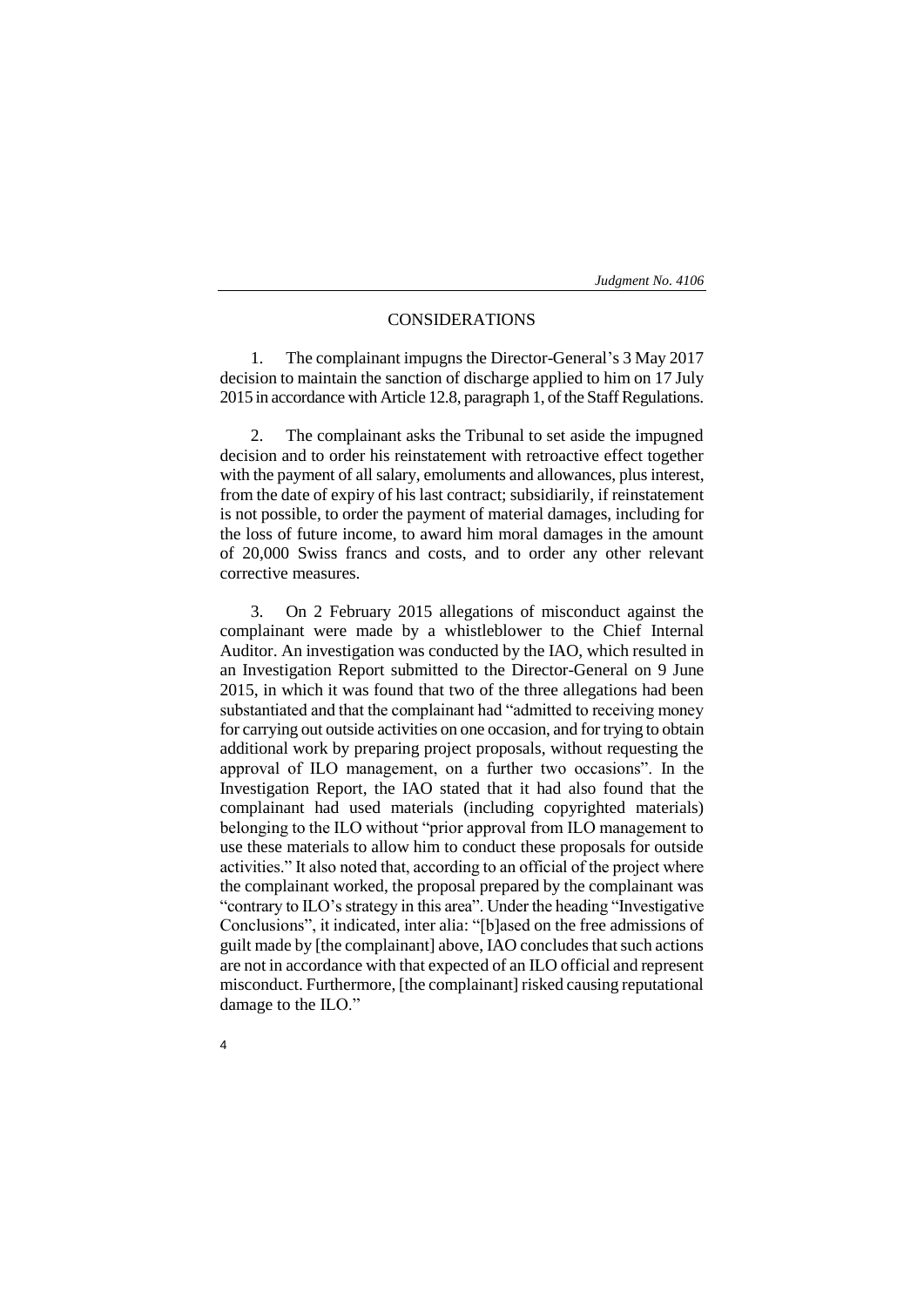4. The complainant was notified by a letter dated 17 July 2015 of the Director-General's proposal to impose on him the sanction of discharge in accordance with Article 12.8, paragraph 1, of the Staff Regulations. In that letter it was stated, inter alia, that "the IAO investigation revealed that [the complainant] had engaged in a number of outside activities without seeking the necessary approvals, which were in direct conflict of interest with [his] position as an ILO National Programme Officer and for which [he had] received significant sums of money. The seriousness of [his] actions is compounded by the fact that the content of the proposal prepared by [him] and submitted to the EU on behalf of [a Bangladeshi agro-processors' association] contradicted ILO policy in this field and has directly undermined the work of the Organization in Bangladesh."

5. The complainant filed a grievance with the JAAB against the proposal to impose the sanction of discharge against him. In its report dated 16 March 2017, the JAAB detailed its review of the complainant's grievance with regard to the basis for the decision to conduct an investigation, the investigation by the IAO, the proposed sanction in light of the context of the case and the complainant's comments thereon, and the proportionality of the sanction. The JAAB found that there was sufficient *prima facie* evidence to justify that an investigation be conducted and recognized that the complainant had "clearly admitted that: (1) without requesting prior approval from the Office, he had engaged in outside activities with [a Bangladeshi agro-processors' association] and had received a significant amount of money for developing a project proposal to obtain an EU grant for [that association]; and that (2) without having sought prior permission of the Office's management, he had tried to obtain additional work and money by submitting two training project proposals to [the aforementioned association]". The JAAB noted that the complainant had sought to justify his misconduct based on his job insecurity but that at the relevant time he in fact held a one-year fixed-term technical cooperation contract. With regard to the proportionality of the sanction, the JAAB stated as follows:

"The Board considers that the absence of an intermediate sanction between censure and discharge in the Staff Regulations renders difficult the act of applying duly proportionate sanctions. The Board underlines the urgent need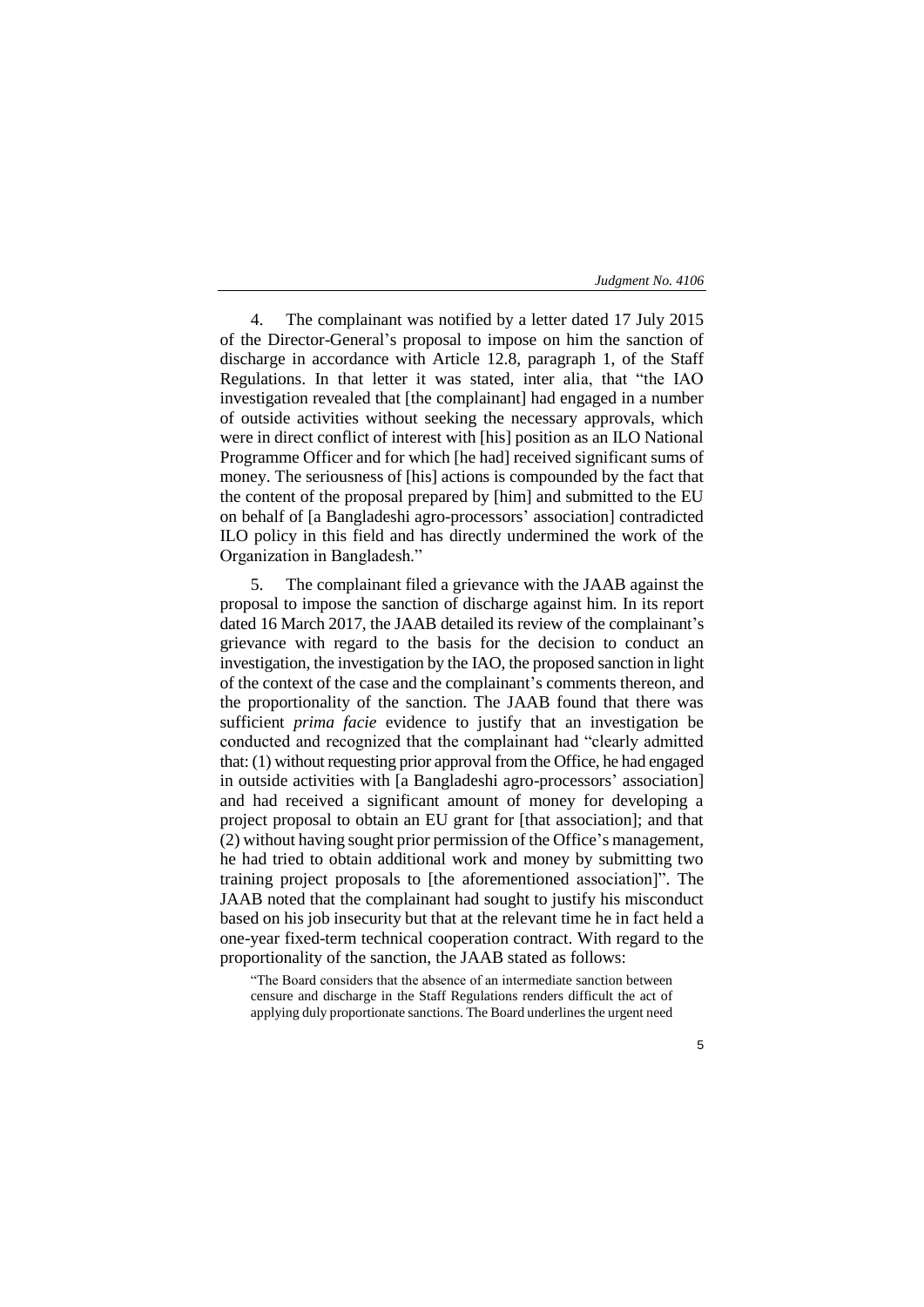for the Office to adopt a broader range of sanctions, which would allow the Director-General to ensure that disciplinary sanctions are truly commensurate with the degree of misconduct. The Staff Regulations should offer a greater range of penalties, in order to allow the disciplinary authority to propose intermediate sanction(s) between a censure and a discharge, as is already the case in other national and international civil service organisations. [...] As regards the case at hand, and bearing in mind the seriousness of the substantiated breach of conduct, two Panel members consider that, while censure may be inadequate, sanctioning the [complainant] with discharge nonetheless outweighs the gravity of his acts. [...] A member of the Board [...] considers that the misconduct of the [complainant] was of such gravity that it warranted the proposed sanction."

6. In the 3 May 2017 letter communicating the Director-General's final decision to the complainant, the Deputy Director-General for Management and Reform stated, inter alia, that

"[a]fter careful consideration of the report of the JAAB and the case file, the Director-General asked me to inform you that while duly noting the views of the members of the JAAB regarding the proportionality of the proposed sanction, he remains of the view that you have been responsible for serious breaches of the Standards of Conduct for the International Civil Service, the ILO Staff Regulations and relevant rules of the ILO accountability framework, including the Office Directive on outside activities and occupations. In particular, it has been established beyond reasonable doubt that you engaged in a number of unauthorized and amply remunerated outside activities, which were in direct conflict of interest with your position as an ILO National Programme Officer. Considering that the ILO has a policy of zero tolerance to dishonesty and unethical practices, the Director-General has determined that the sanction of discharge is entirely proportionate to the gravity of proven misconduct. Moreover, he considers that the explanations you have provided do not warrant any reconsideration of the proposed sanction."

- 7. The complainant's grounds for complaint are the following:
- (a) flaws in the investigation;
- (b) violation of due process and the right to be heard;
- (c) failure to meet the burden of proof;
- (d) disproportionality of the sanction; and
- (e) failure to consider mitigating factors.
- 6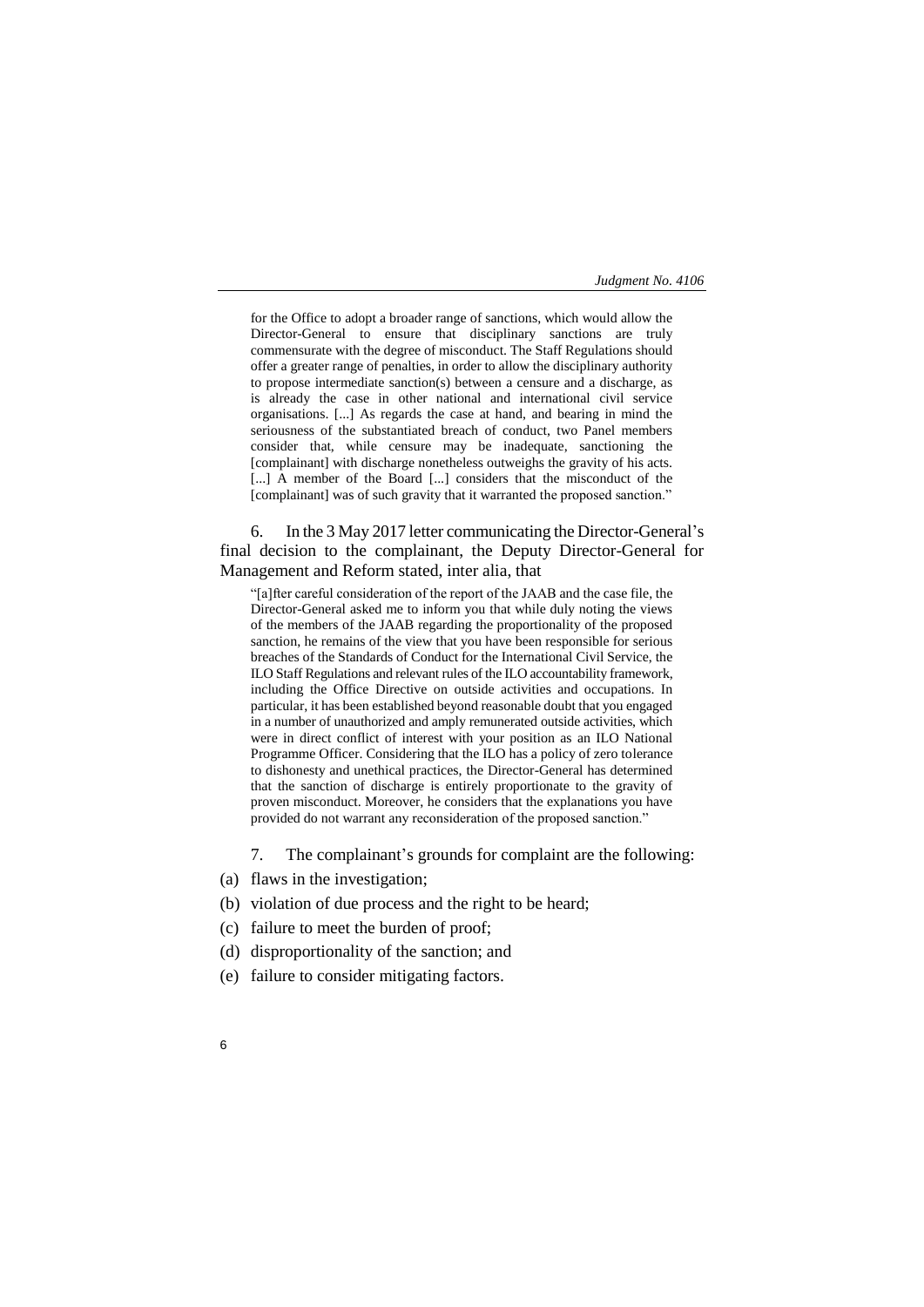8. The complaint is receivable insofar as it challenges the 3 May 2017 decision to maintain the sanction of discharge.

Any claims related to the complainant's allegations of harassment are irreceivable for failure to exhaust the internal means of redress. The complainant was given ample opportunities and reminders to initiate the procedures available to him under the Staff Regulations in order to have his allegations of harassment investigated properly. As he has not (as of the date of the filing of this complaint) availed himself of those procedures, he cannot bring any claims or submissions relating to those allegations before the Tribunal at this time, as there is no final decision with regard to those claims, in accordance with Article VII, paragraph 1, of the Statute of the Tribunal.

9. The complaint is unfounded. The claims that the investigation was flawed, as the complainant was not informed in advance that he was under investigation, and also that the investigation did not properly consider his allegations of harassment as a mitigating factor, are unfounded. The investigation was carried out pursuant to the investigative mandate set out in Rule 14.10(b) of the Financial Rules, according to which "[t]he Chief Internal Auditor is responsible for internal audit, inspection, monitoring and evaluation of the adequacy and effectiveness of the Organization's system of internal control, financial management and use of assets as well as investigation of financial or administrative misconduct and other irregular activities. All systems, processes, operations, functions, programmes and activities within the Organization are subject to the Chief Internal Auditor's independent review, evaluation and oversight." Furthermore, the requirement spelled out in the Tribunal's case law that "an investigation be conducted in a manner designed to ascertain all relevant facts without compromising the good name of the employee and that the employee be given an opportunity to test the evidence put against him or her and to answer the charge made" (see Judgments 2475, under 7, 2771, under 15, 3200, under 10, 3315, under 6, 3682, under 13, 3872, under 6, and 3875, under 3) was respected in the present case. At the outset, it is observed that there is no obligation to inform a staff member that an investigation into certain allegations will be undertaken (see Judgment 2605, under 11). The evidence shows that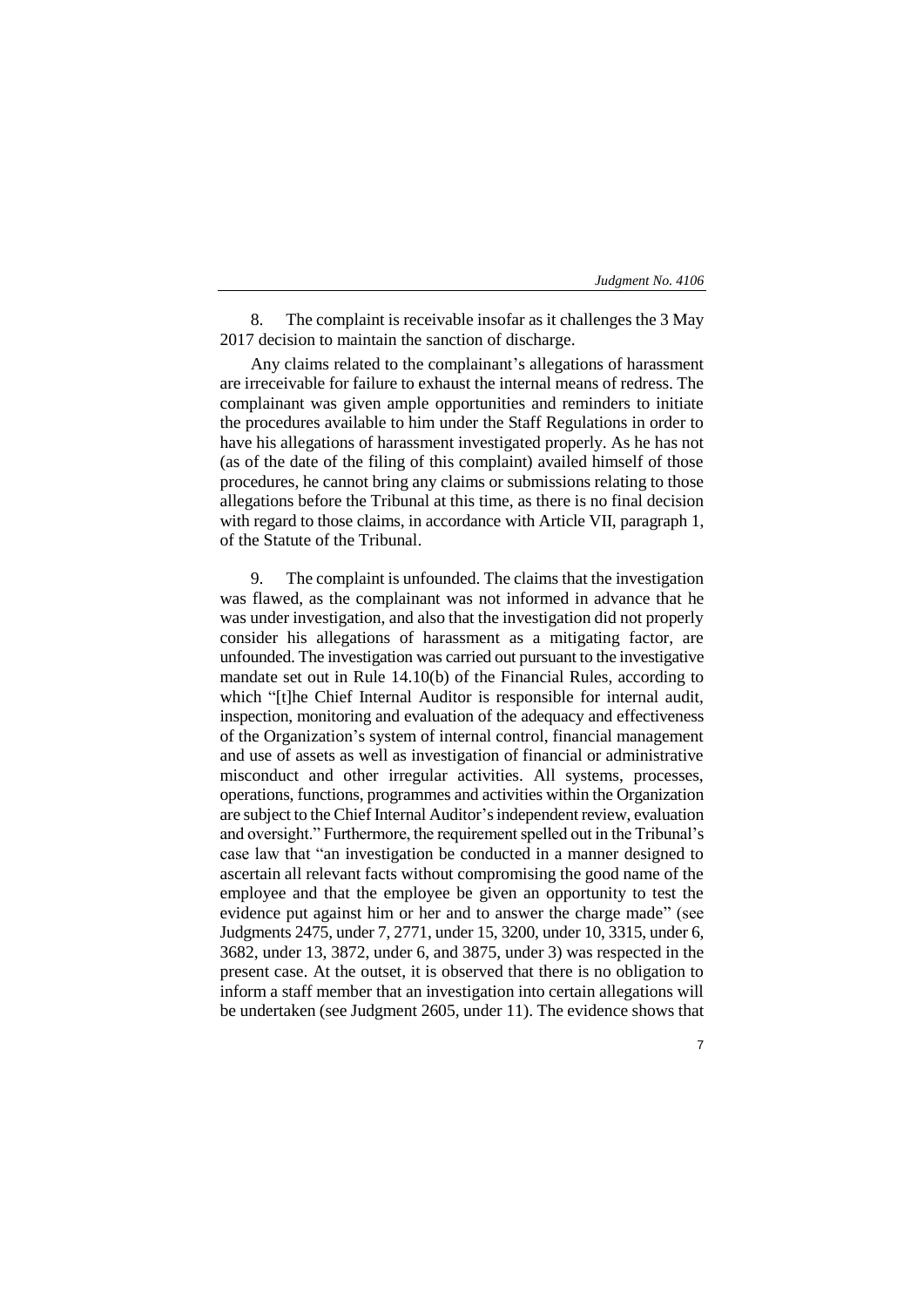the complainant was informed at the outset of the investigation interview that the interview related to allegations of misconduct and that he was given the opportunity to weigh the evidence presented, respond to the allegations, and to provide any evidence or name any witnesses to support his responses. He was also given the opportunity to submit any further evidence or information in his defence prior to the conclusion of the investigation. There is no principle in the Tribunal's case law which supports the complainant's claim that he should have received detailed information about the allegations prior to the investigation interview.

10. The complainant claims his right to be heard and his right to due process were violated because the ILO does not have a disciplinary committee. This claim is unfounded. The ILO procedure relating to disciplinary matters, summarised in Information Note, "Disciplinary cases 2014–15 ", IGDS No. 499 (Version 1), is as follows: an allegation of misconduct is referred to the IAO and if there is *prima facie* evidence warranting further investigation, an investigation is conducted by the IAO (this includes a fact-finding investigation, interviews, and giving the staff member an opportunity to weigh the evidence and respond to the allegations), and a detailed investigation report is then submitted to the Director-General, who refers the matter to the Treasurer and Financial Comptroller or HRD for further action as necessary, including a recommendation regarding the appropriate disciplinary sanction. If the Director-General endorses the recommended sanction, it becomes a proposal to apply a disciplinary sanction in accordance with Article 12.2, paragraph 1, of the Staff Regulations. Article 12.2 reads as follows:

# "*Procedure for application of sanctions*

1. Before the application of any sanction other than warning, a proposal to apply it, stating the reasons for which it is made, shall be communicated in duplicate to the official concerned. The official shall initial and return one copy of the proposal within eight days of its receipt, adding to it any observations the official may wish to make.

2. Subject to the provisions of article 12.8 of the Staff Regulations, in the case of any sanction other than warning or reprimand the official shall have the right to refer the proposal, together with any observations made in accordance with paragraph 1 above to the Joint Advisory Appeals Board within one month from receipt of the proposal, said period to include the eight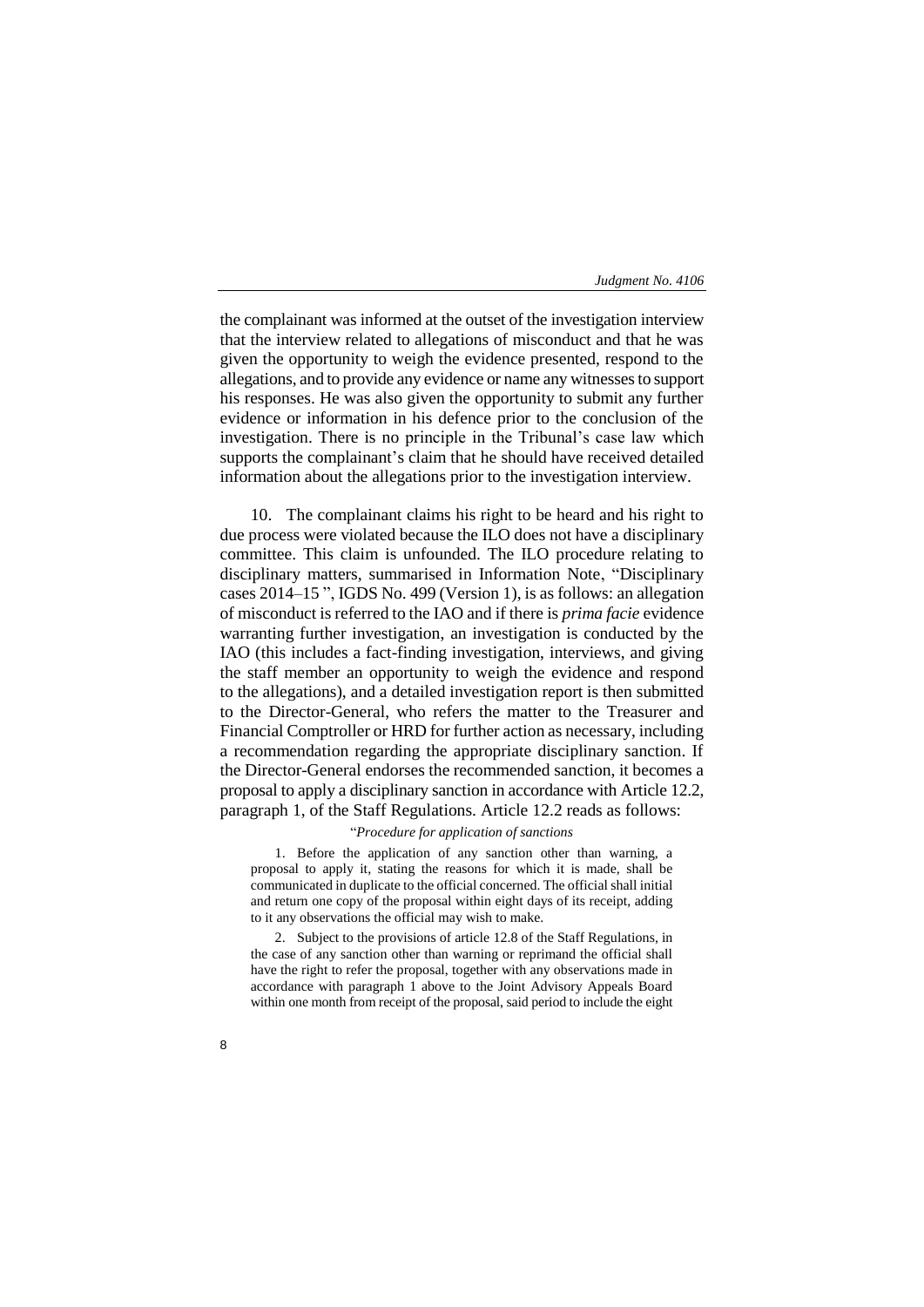days referred to in paragraph 1 above. Reference to the Joint Advisory Appeals Board may also be waived with the agreement of the official concerned.

3. The decision to apply a sanction shall be communicated in duplicate to the official concerned, who shall initial and return one copy. [...]"

In accordance with those provisions, the complainant was notified by a letter dated 17 July 2015 of the proposal to impose on him the sanction of discharge, in accordance with Article 12.8 of the Staff Regulations. He then exercised his right to add to the proposal any observations he wished to make and, more importantly, to have the matter reviewed by the JAAB in a proper adversarial proceeding prior to the Director-General taking the final decision. The complainant's right to be heard and to be afforded due process was fully respected.

11. The complainant claims that the ILO failed to prove the misconduct beyond a reasonable doubt, because it did not verify the exact amount of money received by him nor did it establish how his actions "undermined the ILO's strategy". This claim is unfounded. As the Tribunal said in Judgment 3649, under 14, "it is useful to reiterate the well settled case law that the burden of proof rests on an organization to prove the allegations of misconduct beyond a reasonable doubt before a disciplinary sanction is imposed. It is equally well settled that the 'Tribunal will not engage in a determination as to whether the burden of proof has been met, instead, the Tribunal will review the evidence to determine whether a finding of guilt beyond a reasonable doubt could properly have been made'."

The allegations against the complainant were set out in the Investigation Report as follows:

- (a) "It is alleged that [the complainant] was [the business development advisor of an EU Grant Scheme project for a Bangladeshi agroprocessors' association] and a member of three other committees of [said association], and that he received a very high fee for developing a project proposal to obtain [for the association] an EU grant.
- (b) [the complainant] is also alleged to have submitted two project proposals to [said association] whereby he would be paid for acting as a master trainer.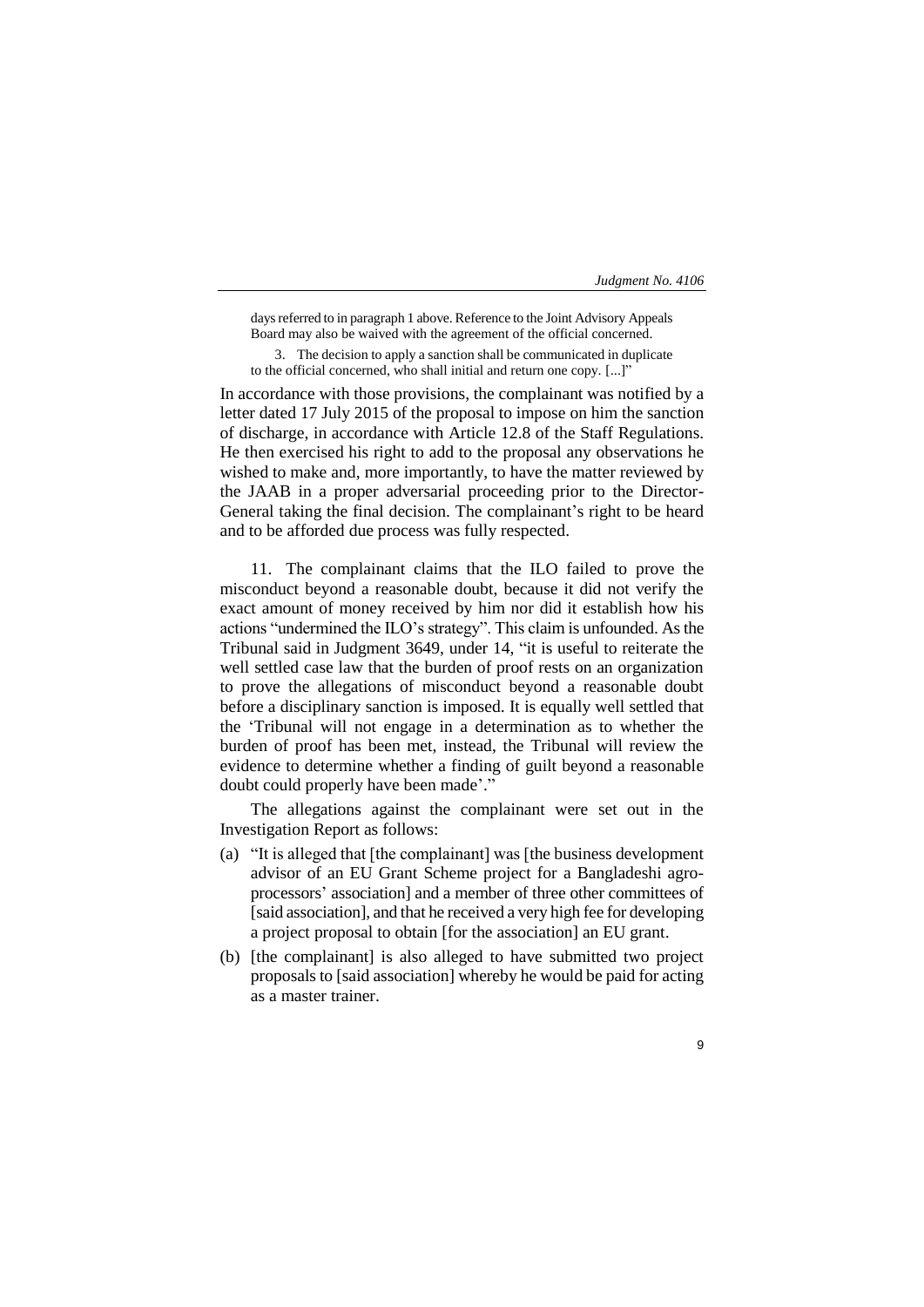(c) It is further alleged that [the complainant] was involved in forging the signature of the Director of CO-Dhaka [...]."

The IAO investigation found that the first two allegations (as listed above) were substantiated by the evidence compiled as well as by the complainant's free admission of guilt. The third allegation was not substantiated and was not raised again in any further proceedings. The Tribunal finds no flaw in the evaluation of the evidence by the Director-General in reaching the conclusion that the burden of proof was met. The complainant's assertion that the exact amount of money paid was unverified does not negate the fact that he did receive payments for outside activities without authorization from the ILO. The complainant claims the assessment of his unauthorized outside activities being contrary to the ILO's strategy was false and based solely on a statement made by the Chief Technical Adviser who "was new and had limited knowledge of the TVET project". The Tribunal notes that the Director-General agreed with the Chief Technical Adviser's assessment noting that the proposals prepared by the complainant and submitted to the EU on behalf of the agro-processors' association contradicted ILO policy in the particular field. The Tribunal also notes the Director-General's conclusion that the complainant's unauthorized outside activities were in a direct conflict of interest with his position as an ILO National Programme Officer, and that he is the proper authority for deciding what could potentially be considered harmful to the ILO's interests and/or reputation.

12. The complainant claims that the sanction was disproportionate to the misconduct and that "the Director-General's discretion to determine the severity of the disciplinary measure could not be properly exercised" because the ILO Staff Regulations only provide for five possible sanctions: warning, reprimand, censure, discharge, or summary dismissal. This claim is unfounded. As the Tribunal stated in Judgment 3872, under 2, "[c]onsistent precedent has it that decisions which are made in disciplinary cases are within the discretionary authority of the executive head of an international organization and are subject to limited review. The Tribunal will interfere only if the decision is tainted by a procedural or substantive flaw (see Judgment 3297, under 8).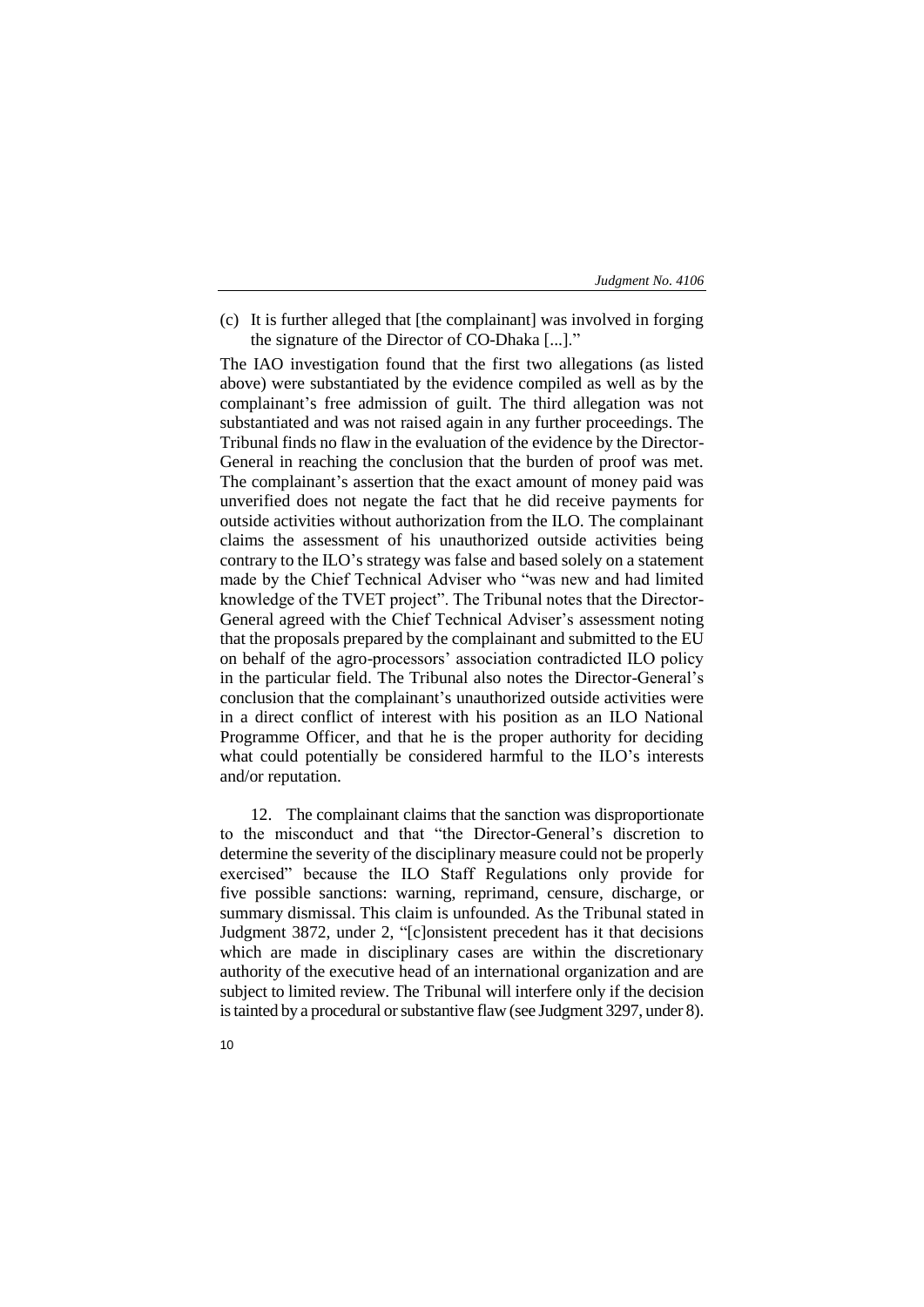Moreover, where there is an investigation by an investigative body in disciplinary proceedings, the Tribunal's role is not to reweigh the evidence collected by it, as reserve must be exercised before calling into question the findings of such a body and reviewing its assessment of the evidence. The Tribunal will interfere only in the case of manifest error (see Judgment 3757, under 6)". The Tribunal finds no such flaw in the Director-General's 3 May 2017 decision, and considers that the imposed sanction, which was not the most severe sanction available to the Director-General, was not disproportionate.

13. The complainant claims that the ILO erred in not considering the mitigating factors, which he asserts "affected [his] judgment and led [him] to commit a fault". This claim is unfounded. The complainant relies on a long history of precarious employment under technical cooperation contracts; significant professional stress due to a conflictual relationship with his immediate supervisor; and his health issues. None of these can excuse the complainant's misconduct, in particular as the complainant was on a one-year fixed-term technical cooperation contract at the time, and the alleged conflictual relationship with his immediate supervisor has not been evaluated under the procedure for harassment grievances provided for in the Staff Regulations. They also cannot outweigh the aggravating factor that the complainant sought to conceal his misconduct, in particular by setting up a company for carrying out the outside activities in his wife's name and having payments made to her bank account, which indicates that he was conscious of the unlawfulness of his actions. The Director-General was entitled to conclude that the complainant's explanations did not mitigate the seriousness of the misconduct when choosing the appropriate sanction. In light of the above, the Tribunal finds the complaint to be irreceivable in part, and unfounded in the remainder, and decides that it must be dismissed in its entirety.

# DECISION

For the above reasons,

The complaint is dismissed.